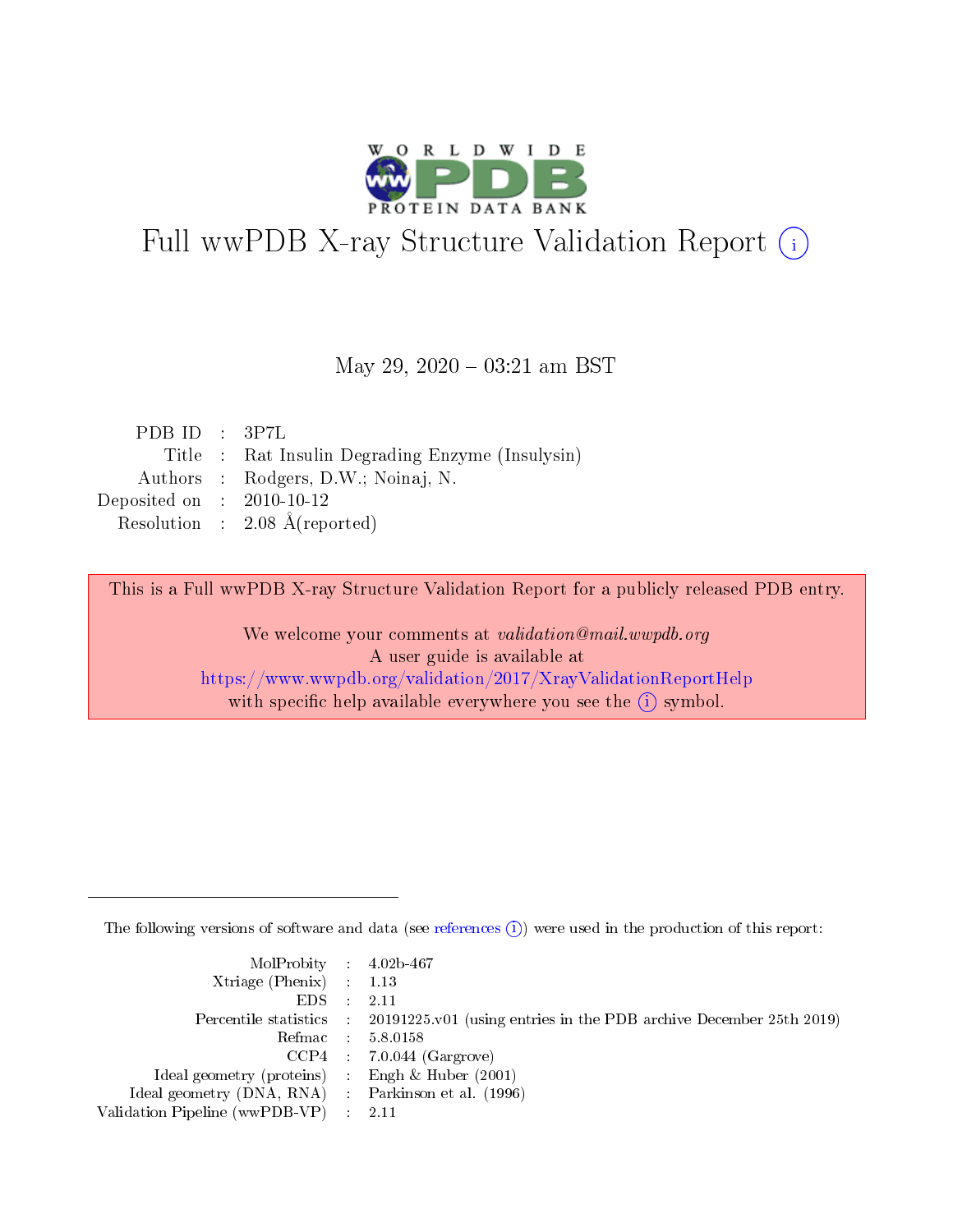# 1 [O](https://www.wwpdb.org/validation/2017/XrayValidationReportHelp#overall_quality)verall quality at a glance  $(i)$

The following experimental techniques were used to determine the structure: X-RAY DIFFRACTION

The reported resolution of this entry is 2.08 Å.

Percentile scores (ranging between 0-100) for global validation metrics of the entry are shown in the following graphic. The table shows the number of entries on which the scores are based.



| Metric                | Whole archive<br>$(\#\text{Entries})$ | Similar resolution<br>$(\#\text{Entries}, \text{resolution range}(\text{\AA}))$ |
|-----------------------|---------------------------------------|---------------------------------------------------------------------------------|
| $R_{free}$            | 130704                                | 6189 $(2.10-2.06)$                                                              |
| Clashscore            | 141614                                | $6738(2.10-2.06)$                                                               |
| Ramachandran outliers | 138981                                | $6663$ $(2.10-2.06)$                                                            |
| Sidechain outliers    | 138945                                | 6664 (2.10-2.06)                                                                |
| RSRZ outliers         | 127900                                | $6057(2.10-2.06)$                                                               |

The table below summarises the geometric issues observed across the polymeric chains and their fit to the electron density. The red, orange, yellow and green segments on the lower bar indicate the fraction of residues that contain outliers for  $>=3, 2, 1$  and 0 types of geometric quality criteria respectively. A grey segment represents the fraction of residues that are not modelled. The numeric value for each fraction is indicated below the corresponding segment, with a dot representing fractions  $\epsilon=5\%$  The upper red bar (where present) indicates the fraction of residues that have poor fit to the electron density. The numeric value is given above the bar.

| Mol | $\cap$ hain | Length | Quality of chain |     |              |
|-----|-------------|--------|------------------|-----|--------------|
|     |             |        | %                |     |              |
|     |             | ∩⇔o    | 71%              | 26% | $\cdot\cdot$ |

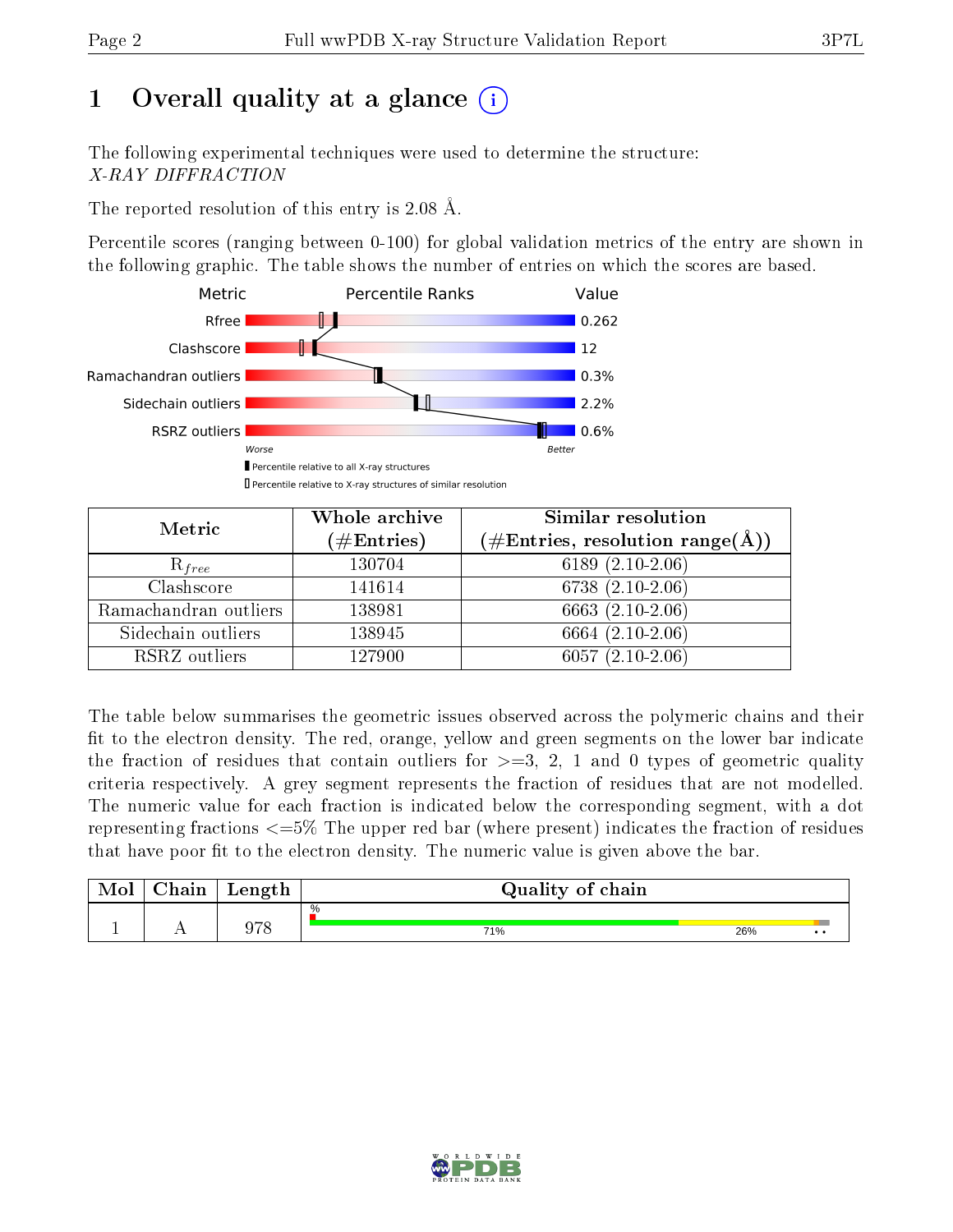# 2 Entry composition (i)

There are 3 unique types of molecules in this entry. The entry contains 8030 atoms, of which 0 are hydrogens and 0 are deuteriums.

In the tables below, the ZeroOcc column contains the number of atoms modelled with zero occupancy, the AltConf column contains the number of residues with at least one atom in alternate conformation and the Trace column contains the number of residues modelled with at most 2 atoms.

Molecule 1 is a protein called Insulin-degrading enzyme.

| Mol | $Chain$ | $\vert$ Residues | Atoms         |      |      | ZeroOcc | $\mathbf{AltConf} \mid \mathbf{Trace} \mid$ |    |  |  |
|-----|---------|------------------|---------------|------|------|---------|---------------------------------------------|----|--|--|
|     |         | 954              | Total<br>7802 | 5018 | 1313 | 1437    |                                             | 19 |  |  |

Molecule 2 is ZINC ION (three-letter code: ZN) (formula: Zn).

|  | $Mol$   Chain   Residues | Atoms | ZeroOcc   AltConf |  |
|--|--------------------------|-------|-------------------|--|
|  |                          | Total |                   |  |

Molecule 3 is water.

|  | $Mol$   Chain   Residues | Atoms               | $ZeroOcc \   \$ AltConf |
|--|--------------------------|---------------------|-------------------------|
|  | 227                      | Total<br>997<br>227 |                         |

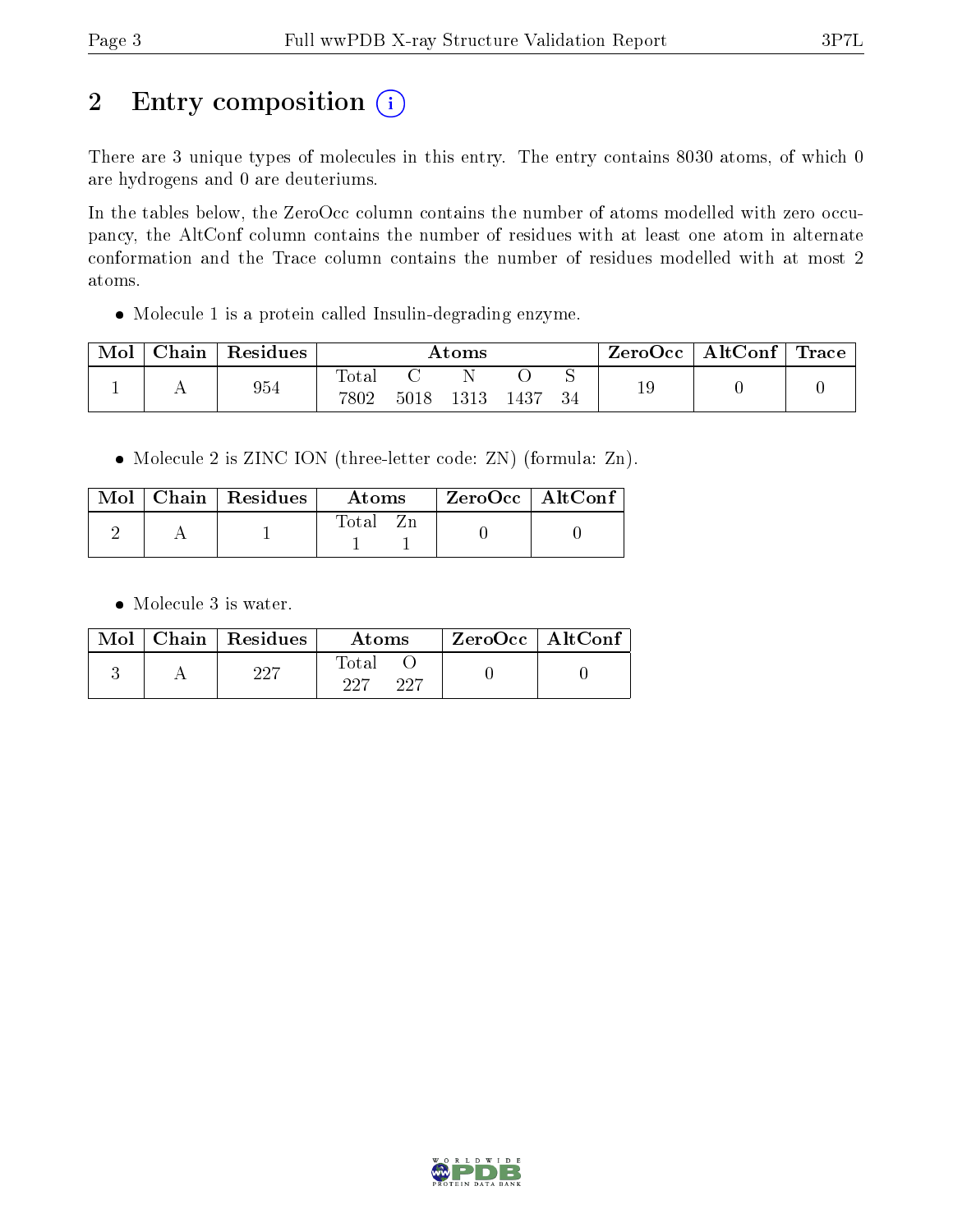## 3 Residue-property plots  $(i)$

These plots are drawn for all protein, RNA and DNA chains in the entry. The first graphic for a chain summarises the proportions of the various outlier classes displayed in the second graphic. The second graphic shows the sequence view annotated by issues in geometry and electron density. Residues are color-coded according to the number of geometric quality criteria for which they contain at least one outlier: green  $= 0$ , yellow  $= 1$ , orange  $= 2$  and red  $= 3$  or more. A red dot above a residue indicates a poor fit to the electron density (RSRZ  $> 2$ ). Stretches of 2 or more consecutive residues without any outlier are shown as a green connector. Residues present in the sample, but not in the model, are shown in grey.



• Molecule 1: Insulin-degrading enzyme

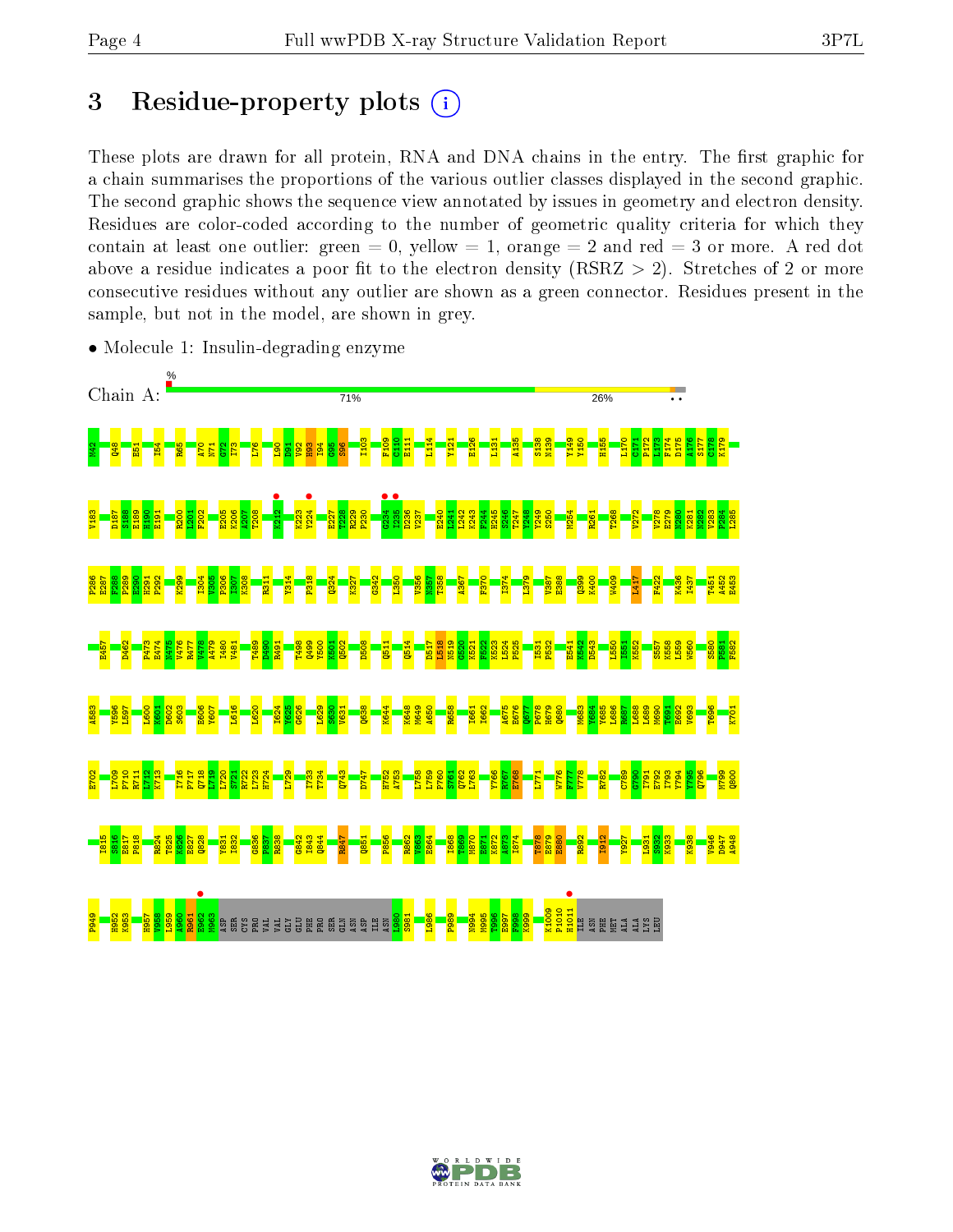# 4 Data and refinement statistics  $(i)$

| Property                                                             | Value                                                         | Source     |
|----------------------------------------------------------------------|---------------------------------------------------------------|------------|
| Space group                                                          | C121                                                          | Depositor  |
| Cell constants                                                       | $70.98\text{\AA}$<br>$115.61\text{\AA}$<br>$114.00\text{\AA}$ |            |
| a, b, c, $\alpha$ , $\beta$ , $\gamma$                               | $90.00^\circ$<br>$92.66^\circ$<br>$90.00^\circ$               | Depositor  |
| Resolution $(A)$                                                     | $-2.08$<br>41.97                                              | Depositor  |
|                                                                      | 41.97<br>$-2.08$                                              | <b>EDS</b> |
| % Data completeness                                                  | 93.9 (41.97-2.08)                                             | Depositor  |
| (in resolution range)                                                | 93.9 (41.97-2.08)                                             | <b>EDS</b> |
| $R_{merge}$                                                          | (Not available)                                               | Depositor  |
| $\mathrm{R}_{sym}$                                                   | (Not available)                                               | Depositor  |
| $\langle I/\sigma(I) \rangle$ <sup>1</sup>                           | $\overline{1.65}$ (at 2.08Å)                                  | Xtriage    |
| Refinement program                                                   | PHENIX (phenix.refine: 1.6.1 357)                             | Depositor  |
| $R, R_{free}$                                                        | $\overline{0.202}$ ,<br>0.269                                 | Depositor  |
|                                                                      | 0.198<br>0.262<br>$\overline{\phantom{a}}$                    | DCC        |
| $\mathcal{R}_{free}$ test set                                        | 2650 reflections $(5.06\%)$                                   | wwPDB-VP   |
| Wilson B-factor $(A^2)$                                              | 28.1                                                          | Xtriage    |
| Anisotropy                                                           | 0.167                                                         | Xtriage    |
| Bulk solvent $k_{sol}(e/\mathring{A}^3)$ , $B_{sol}(\mathring{A}^2)$ | $0.35$ , 48.9                                                 | <b>EDS</b> |
| L-test for twinning <sup>2</sup>                                     | $< L >$ = 0.47, $< L2 >$ = 0.29                               | Xtriage    |
| Estimated twinning fraction                                          | $0.031$ for $-h,-k,l$                                         | Xtriage    |
| $F_o, F_c$ correlation                                               | 0.95                                                          | <b>EDS</b> |
| Total number of atoms                                                | 8030                                                          | wwPDB-VP   |
| Average B, all atoms $(A^2)$                                         | 34.0                                                          | wwPDB-VP   |

Xtriage's analysis on translational NCS is as follows: The largest off-origin peak in the Patterson function is  $4.81\%$  of the height of the origin peak. No significant pseudotranslation is detected.

<sup>&</sup>lt;sup>2</sup>Theoretical values of  $\langle |L| \rangle$ ,  $\langle L^2 \rangle$  for acentric reflections are 0.5, 0.333 respectively for untwinned datasets, and 0.375, 0.2 for perfectly twinned datasets.



<span id="page-4-1"></span><span id="page-4-0"></span><sup>1</sup> Intensities estimated from amplitudes.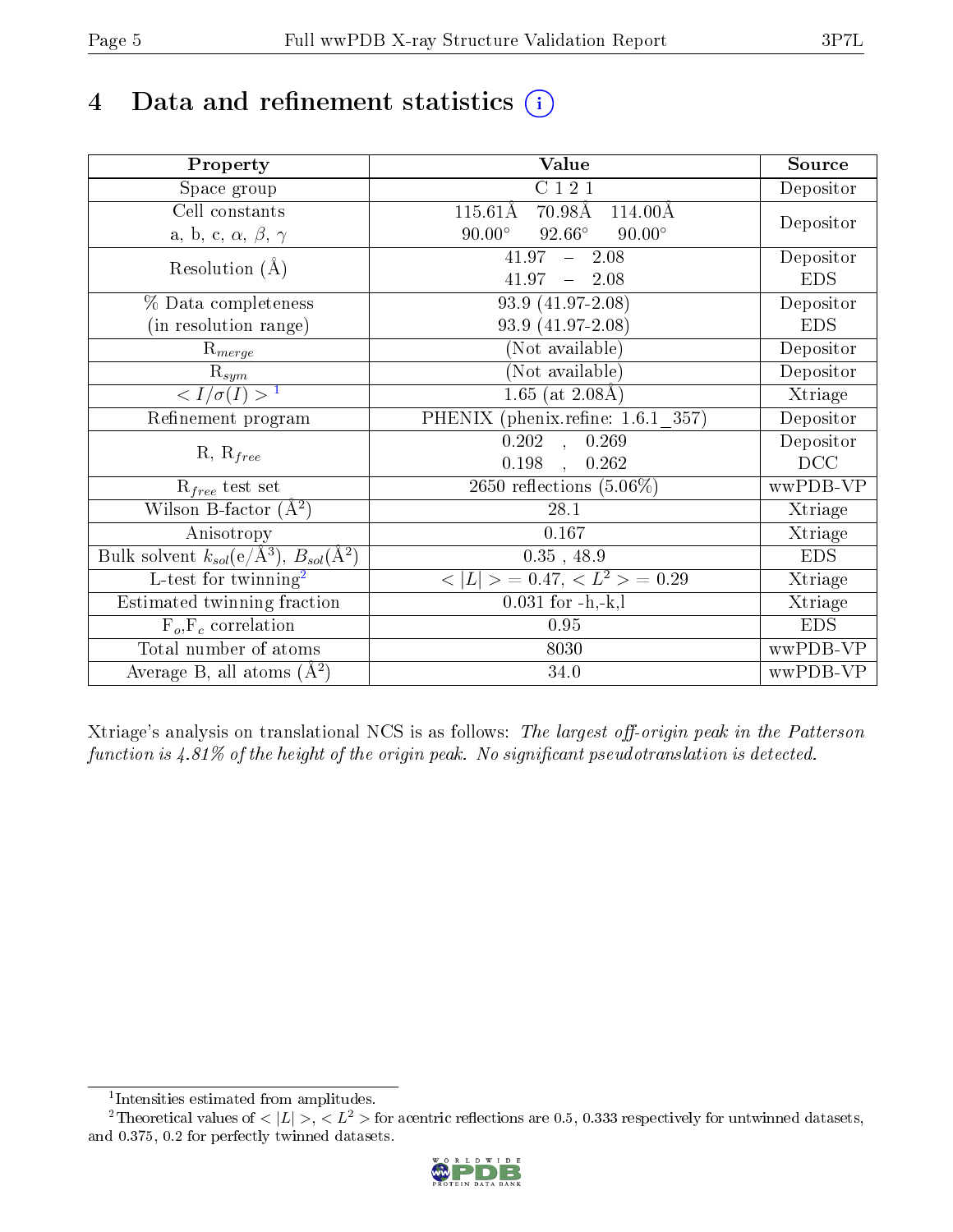# 5 Model quality  $(i)$

### 5.1 Standard geometry  $(i)$

Bond lengths and bond angles in the following residue types are not validated in this section: ZN

The Z score for a bond length (or angle) is the number of standard deviations the observed value is removed from the expected value. A bond length (or angle) with  $|Z| > 5$  is considered an outlier worth inspection. RMSZ is the root-mean-square of all Z scores of the bond lengths (or angles).

|  | $Mol$   Chain |      | Bond lengths    | Bond angles |                         |  |
|--|---------------|------|-----------------|-------------|-------------------------|--|
|  |               | RMSZ | # $ Z  > 5$     |             | RMSZ $\mid \#Z \mid >5$ |  |
|  |               | 0.44 | $2/7999(0.0\%)$ | 0.56        | 0/10820                 |  |

All (2) bond length outliers are listed below:

| Mol |     | $\vert$ Chain $\vert$ Res $\vert$ Type $\vert$ Atoms $\vert$ | $\perp$ Z $\perp$ Observed(A) $\perp$ Ideal(A) |  |
|-----|-----|--------------------------------------------------------------|------------------------------------------------|--|
|     | 768 | $\mid$ GLU $\mid$ CB-CG $\mid$ 5.68                          | $1.62\,$                                       |  |
|     | 768 | $GLU$   CG-CD   5.23                                         | 1.59                                           |  |

There are no bond angle outliers.

There are no chirality outliers.

There are no planarity outliers.

### 5.2 Too-close contacts  $(i)$

In the following table, the Non-H and H(model) columns list the number of non-hydrogen atoms and hydrogen atoms in the chain respectively. The H(added) column lists the number of hydrogen atoms added and optimized by MolProbity. The Clashes column lists the number of clashes within the asymmetric unit, whereas Symm-Clashes lists symmetry related clashes.

| Mol |      |      |     | Chain   Non-H   H(model)   H(added)   Clashes   Symm-Clashes |
|-----|------|------|-----|--------------------------------------------------------------|
|     | 7802 | 7726 | 189 |                                                              |
|     |      |      |     |                                                              |
|     | 997  |      |     |                                                              |
|     | 8030 | 7726 | 189 |                                                              |

The all-atom clashscore is defined as the number of clashes found per 1000 atoms (including hydrogen atoms). The all-atom clashscore for this structure is 12.

All (189) close contacts within the same asymmetric unit are listed below, sorted by their clash

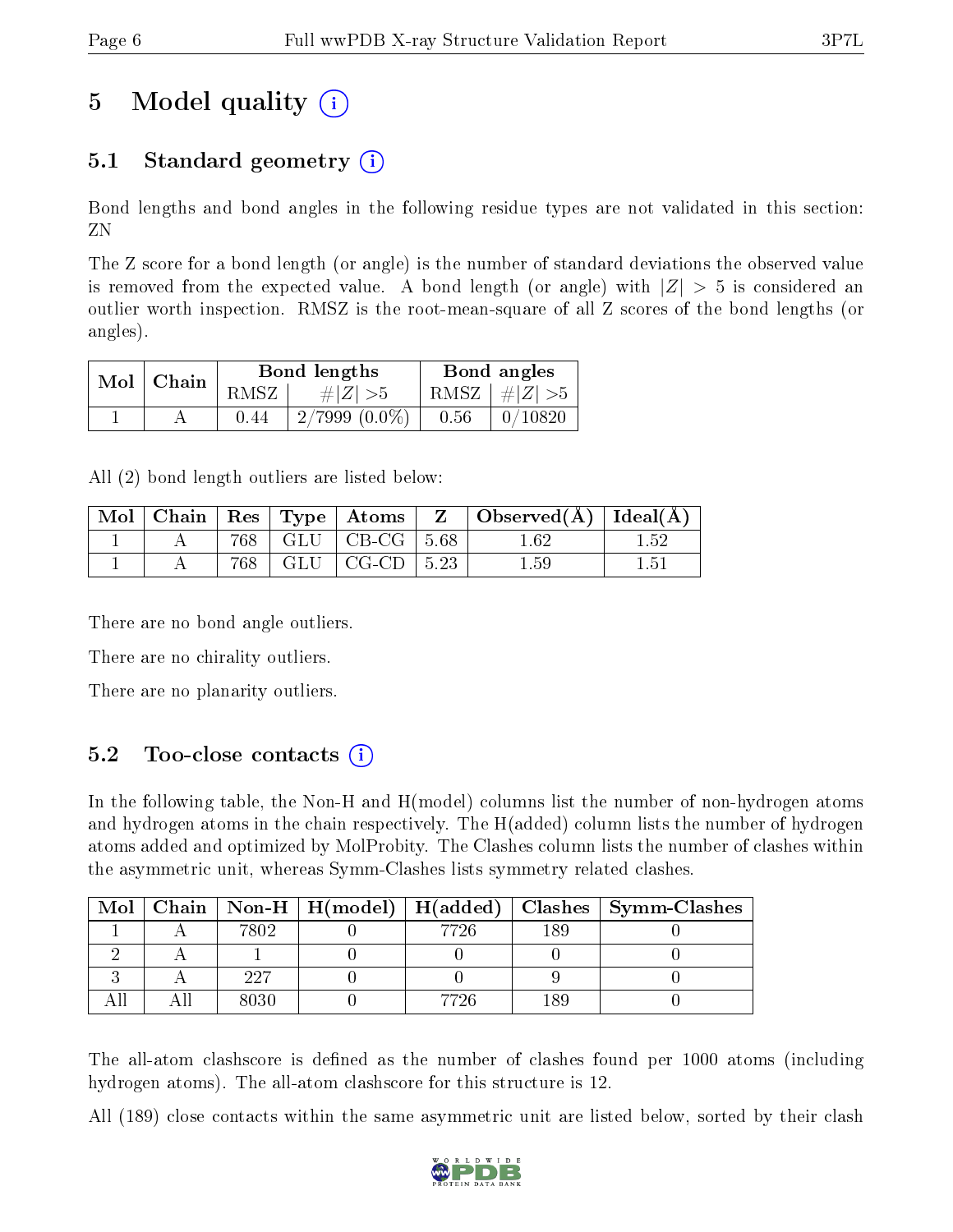magnitude.

|                              |                       | Interatomic  | Clash             |
|------------------------------|-----------------------|--------------|-------------------|
| Atom-1                       | Atom-2                | distance (Å) | overlap $(A)$     |
| 1: A:48: GLN: HG3            | 1:A:70:ALA:HA         | 1.32         | 1.09              |
| 1: A:817: GLU:HG3            | 1: A:818: PRO:HD3     | 1.46         | 0.95              |
| 1:A:722:ARG:HB3              | 1:A:758:LEU:HD13      | 1.57         | 0.87              |
| 1: A:400: LYS: HE2           | 1: A:523: LYS: HA     | 1.55         | 0.87              |
| 1:A:291:HIS:CE1              | 1: A:318: PRO:HB3     | 2.12         | 0.84              |
| 1:A:243:LYS:O                | 1: A:247:THR:HG23     | 1.83         | 0.77              |
| 1: A:48: GLN: CG             | 1:A:70:ALA:HA         | 2.14         | 0.75              |
| 1: A:600:LEU:HD21            | 1: A:649:MET:HG2      | 1.69         | 0.74              |
| 1: A:550:LEU:HD11            | 1: A:558:LYS:HG3      | 1.71         | 0.72              |
| 1: A:759:LEU:O               | 1:A:762:GLN:HG2       | 1.90         | 0.70              |
| 1: A:489:THR:OG1             | 1:A:499:GLN:HG2       | 1.91         | 0.70              |
| 1: A:342: GLY: CA            | 1: A:606: GLU:HG3     | 2.21         | 0.70              |
| 1: A:48: GLN: HG3            | 1:A:70:ALA:CA         | 2.19         | 0.69              |
| 1:A:602:ASP:OD2              | 1:A:658:ARG:HD3       | 1.92         | 0.69              |
| 1:A:827:GLU:OE1              | 1:A:862:ARG:HD3       | 1.93         | 0.69              |
| 1:A:387:VAL:HG11             | 1:A:480:ILE:HD11      | 1.75         | 0.68              |
| 1: A:838:ARG:HB2             | 1:A:847:ARG:HG2       | 1.75         | 0.68              |
| 1:A:121:TYR:HB3              | 1: A: 126: GLU: HG2   | 1.75         | 0.67              |
| 1: A:170: LEU: HD21          | 1:A:278:VAL:HG22      | 1.74         | 0.67              |
| 1:A:689:LEU:HB3              | 1: A:690:MET:HE3      | 1.75         | 0.66              |
| 1: A:879: GLU:HB3            | 3:A:1073:HOH:O        | 1.96         | 0.66              |
| 1:A:299:LYS:HD3              | 1:A:474:GLU:HA        | 1.78         | 0.66              |
| 1:A:400:LYS:HA               | 1:A:518:LEU:HD21      | 1.77         | 0.65              |
| 1: A:758:LEU:HD23            | 1:A:763:LEU:HD21      | 1.79         | 0.65              |
| 1: A:658: ARG:O              | 1: A:662: ILE: HG12   | 1.97         | 0.64              |
| 1:A:400:LYS:HE3              | $1: A: 524:$ LEU:HD13 | 1.79         | 0.64              |
| 1:A:782:ARG:NH2              | 1: A:961: ARG: HG2    | 2.13         | 0.63              |
| 1: A:250: SER: HB2           | 1: A:281: LYS:CG      | 2.28         | 0.62              |
| 1: A:250: SER: HB2           | 1:A:281:LYS:HG3       | 1.83         | 0.61              |
| 1: A:760:PRO:HA              | 1: A: 763: LEU: HD12  | 1.83         | 0.61              |
| 1:A:782:ARG:NH2              | 1: A:961: ARG:O       | 2.33         | $\overline{0.60}$ |
| 1:A:624:ILE:HD12             | 1: A:766:TYR:HD1      | 1.66         | 0.60              |
| 1:A:843:ILE:HG22             | 1:A:844:GLN:N         | 2.18         | 0.59              |
| 1:A:776:TRP:CZ3              | 1:A:989:PRO:HG3       | 2.38         | 0.59              |
| 1:A:689:LEU:CD1              | 1: A:995:MET:HG2      | 2.33         | 0.59              |
| $1:A:155:HIS:\overline{ND1}$ | 1:A:261:ARG:HD2       | 2.18         | 0.58              |
| 1: A:701: LYS: HG3           | 1:A:702:GLU:N         | 2.17         | 0.58              |
| 1: A: 109: PHE: CZ           | 1:A:183:VAL:HG23      | 2.39         | 0.58              |
| 1:A:552:LYS:HB3              | 1:A:559:LEU:HB3       | 1.84         | 0.58              |
| 1:A:111:GLU:HA               | 1: A:149: TYR: OH     | 2.03         | 0.58              |
| 1: A:870:MET:O               | 1:A:874:ILE:HG13      | 2.04         | 0.57              |

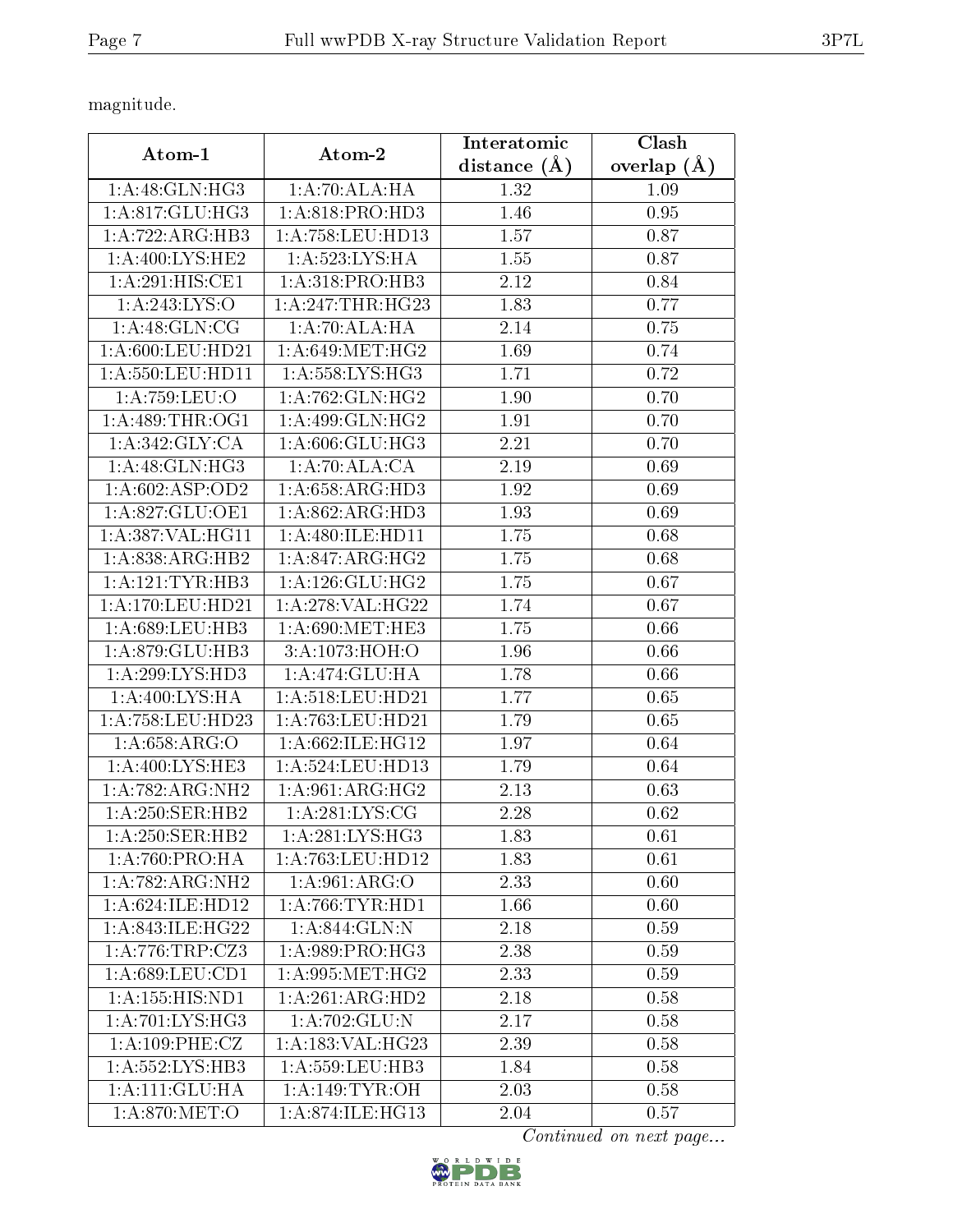| Continuea from previous page |                     | Interatomic       | Clash         |
|------------------------------|---------------------|-------------------|---------------|
| Atom-1                       | Atom-2              | distance $(A)$    | overlap $(A)$ |
| 1: A:65: ARG: NH2            | 3:A:1074:HOH:O      | 2.28              | 0.57          |
| 1: A:927:TYR:CE2             | 1:A:931:LEU:HD21    | 2.39              | 0.57          |
| 1: A:342: GLY:HA2            | 1:A:606:GLU:HG3     | 1.85              | 0.57          |
| 1: A:678: PRO:HD2            | 1: A:851: GLN:OE1   | 2.05              | 0.57          |
| 1:A:868:ILE:HG22             | 1:A:872:LYS:HE3     | 1.87              | 0.56          |
| 1:A:789:CYS:SG               | 1: A:856: PRO:HD3   | 2.46              | 0.56          |
| $1: A:582:$ PHE:CE1          | 1:A:718:GLN:HG3     | 2.41              | 0.56          |
| 1:A:686:LEU:HD22             | 1:A:792:GLU:HG2     | 1.88              | 0.56          |
| 1: A: 552: LYS: HE2          | 1: A: 557: SER: OG  | 2.06              | 0.55          |
| 1:A:491:ARG:NH1              | 1: A:502: GLN:H     | 2.03              | 0.55          |
| 1: A:208:THR:CG2             | 1:A:477:ARG:HH12    | $2.19\,$          | 0.55          |
| 1:A:624:ILE:HD12             | 1:A:766:TYR:CD1     | 2.40              | 0.55          |
| 1: A:683:MET:HA              | 1:A:792:GLU:OE1     | 2.07              | 0.55          |
| 1:A:722:ARG:HB3              | 1: A: 758: LEU: CD1 | 2.36              | 0.54          |
| 1: A:701:LYS:HG3             | 1:A:702:GLU:H       | 1.73              | 0.53          |
| 1:A:71:ASN:OD1               | 1:A:73:ILE:HG13     | 2.07              | 0.53          |
| 1:A:311:ARG:HB3              | 1:A:379:LEU:HB2     | 1.90              | 0.53          |
| 1:A:200:ARG:NH2              | 1: A:498:THR:HA     | 2.22              | 0.53          |
| 1: A:314:TYR:HB2             | 1:A:479:ALA:HB3     | 1.89              | 0.53          |
| 1:A:606:GLU:HB3              | 3:A:1178:HOH:O      | 2.08              | 0.53          |
| 1:A:724:HIS:CE1              | 1: A:760: PRO:HG3   | 2.43              | 0.53          |
| 1:A:843:ILE:HG22             | 1:A:844:GLN:H       | 1.71              | 0.53          |
| 1:A:285:LEU:HD12             | 1:A:286:PRO:HD2     | 1.91              | 0.53          |
| 1:A:304:ILE:HB               | 1:A:481:VAL:HG22    | $\overline{1}.91$ | 0.53          |
| 1:A:762:GLN:HB3              | 3:A:1023:HOH:O      | 2.09              | 0.52          |
| $1:A:824:\overline{ARG:O}$   | 1:A:828:GLN:HA      | 2.08              | 0.52          |
| 1: A: 582: PHE: CD1          | 1:A:718:GLN:HG3     | 2.44              | 0.52          |
| 1:A:462:ASP:N                | 1:A:462:ASP:OD1     | 2.42              | 0.52          |
| 1: A: 139: ASN: HB3          | 1: A: 150: TYR: CZ  | 2.45              | 0.51          |
| 1: A:224:TYR:OH              | 1:A:229:ARG:HD3     | 2.11              | 0.51          |
| 1: A:202:PHE:CZ              | 1: A:206:LYS:HE3    | 2.45              | 0.51          |
| 1:A:227:GLU:C                | 1:A:230:PRO:HD2     | 2.31              | 0.51          |
| 1: A:179: LYS: HD2           | 1: A:237: VAL: CG2  | 2.41              | 0.51          |
| 1: A: 771: LEU: HB2          | 1:A:952:HIS:HB3     | 1.92              | 0.51          |
| 1:A:388:GLU:HB3              | 3:A:1118:HOH:O      | 2.10              | 0.51          |
| 1:A:583:ALA:CB               | 1: A:626: GLY:HA2   | 2.41              | 0.51          |
| 1:A:862:ARG:NH2              | 1: A:981: SER:O     | 2.38              | 0.51          |
| 1:A:243:LYS:NZ               | 1:A:243:LYS:HB2     | 2.27              | 0.50          |
| 1:A:245:HIS:O                | 1: A:249:TYR:HB2    | 2.11              | 0.50          |
| 1:A:692:GLU:HG2              | 1: A:693:VAL:HG23   | 1.92              | 0.50          |
| 1:A:200:ARG:HH21             | 1: A:498:THR:HA     | 1.74              | 0.50          |

Continued from previous page.

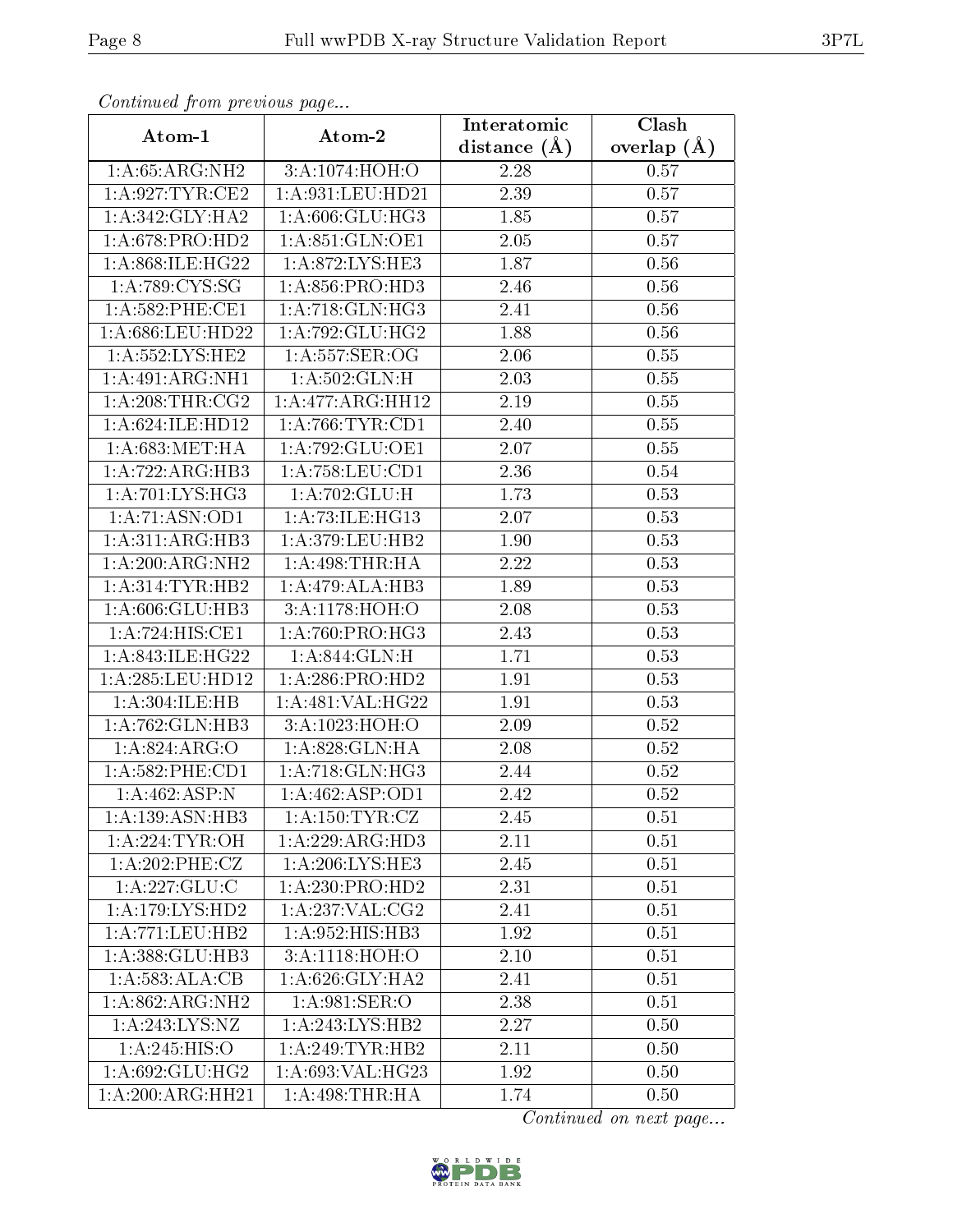| Communa from previous page |                              | Interatomic      | Clash         |  |
|----------------------------|------------------------------|------------------|---------------|--|
| Atom-1                     | Atom-2                       | distance $(\AA)$ | overlap $(A)$ |  |
| 1:A:679:HIS:CE1            | 1:A:832:ILE:HD13             | 2.47             | 0.50          |  |
| 1:A:768:GLU:HB3            | 1:A:843:ILE:HG13             | 1.93             | 0.50          |  |
| 1: A:720:LEU:HD23          | 1:A:753:ALA:CB               | 2.41             | 0.50          |  |
| 1: A:597:LEU:HD22          | 1: A:620: LEU: HG            | 1.93             | 0.50          |  |
| 1: A:291: HIS: ND1         | 1:A:292:PRO:HD2              | 2.26             | 0.49          |  |
| 1:A:720:LEU:HD23           | 1:A:753:ALA:HB2              | 1.93             | 0.49          |  |
| 1: A:776:TRP:NE1           | 1: A:953: LYS: HE2           | 2.28             | 0.49          |  |
| 1: A:817: GLU:HG3          | 1: A:818: PRO:CD             | 2.33             | 0.49          |  |
| 1:A:473:PRO:O              | 1:A:476:VAL:HG12             | 2.12             | 0.49          |  |
| $1: A:422:$ PHE:CE2        | 1: A: 451:THR: HG22          | 2.48             | 0.49          |  |
| 1:A:452:ALA:O              | 1:A:453:GLU:HB2              | 2.11             | 0.49          |  |
| 1: A:743: GLN: HG3         | 1: A:747: ASP:OD2            | 2.13             | 0.49          |  |
| 1:A:800:GLN:HG3            | 1:A:842:GLY:O                | 2.13             | 0.48          |  |
| 1: A: 350: LEU: HB3        | 1:A:356:VAL:HB               | 1.95             | 0.48          |  |
| 1:A:793:ILE:HG23           | 1:A:953:LYS:HE3              | 1.94             | 0.48          |  |
| 1: A:559:LEU:HD11          | 1: A:729:LEU:HG              | 1.95             | 0.48          |  |
| 1:A:650:ALA:HB1            | 1:A:752:HIS:HB2              | 1.96             | 0.48          |  |
| 1:A:291:HIS:CD2            | 1:A:370:PHE:HB2              | 2.48             | 0.48          |  |
| 1:A:709:LEU:O              | 1:A:713:LYS:HG3              | 2.14             | 0.48          |  |
| 1:A:716:ILE:HB             | 1:A:717:PRO:HD3              | 1.96             | 0.47          |  |
| 1:A:688:LEU:HD13           | 1: A:696:THR:HG22            | 1.95             | 0.47          |  |
| 1: A:690:MET:O             | 1:A:768:GLU:HG3              | 2.15             | 0.46          |  |
| 1:A:815:ILE:HG22           | 1: A:870:MET:HG3             | 1.96             | 0.46          |  |
| 1: A:306: PRO:HB2          | 1: A:308: LYS:O              | 2.15             | 0.46          |  |
| 1: A:836: GLY:O            | 1:A:847:ARG:HG3              | 2.15             | 0.46          |  |
| 1: A: 135: ALA: HA         | 1:A:892:ARG:NH2              | 2.30             | 0.46          |  |
| 1: A:242:LEU:HA            | 1:A:242:LEU:HD23             | 1.72             | 0.46          |  |
| 1: A:620:LEU:HD13          | 1:A:629:LEU:HD23             | 1.97             | 0.46          |  |
| 1:A:327:LYS:HE2            | 1:A:457:GLU:OE2              | 2.15             | 0.45          |  |
| 1: A: 552: LYS: HE2        | 1: A:557: SER:HG             | 1.81             | 0.45          |  |
| 1: A:342: GLY: CA          | 1:A:606:GLU:HA               | 2.46             | 0.45          |  |
| 1: A:689:LEU:HD12          | 1: A:995:MET:HG2             | 1.99             | 0.45          |  |
| 1: A:179: LYS: HD2         | 1:A:237:VAL:HG23             | 1.98             | 0.45          |  |
| 1: A:607:TYR:CE2           | 1: A:644: LYS: HG2           | 2.52             | 0.45          |  |
| 1: A:799: MET:HG2          | 1: A:843: ILE: CD1           | 2.47             | 0.45          |  |
| 1:A:791:ILE:HG13           | $1:A:95\overline{7:HIS:CD2}$ | 2.52             | 0.45          |  |
| 1: A:519: ASN:OD1          | 1: A:521:LYS:HB2             | 2.17             | 0.45          |  |
| 1: A:51: GLU: HG3          | 1:A:54:ILE:HD13              | 1.98             | 0.45          |  |
| 1: A:409:TRP:HH2           | 1: A:525: PRO:O              | 2.00             | 0.45          |  |
| 1:A:994:ASN:ND2            | 1:A:997:GLU:HG3              | 2.32             | 0.45          |  |
| 1: A: 1011: HIS:N          | 1: A: 1011: HIS: CD2         | 2.86             | 0.44          |  |

Continued from previous page.

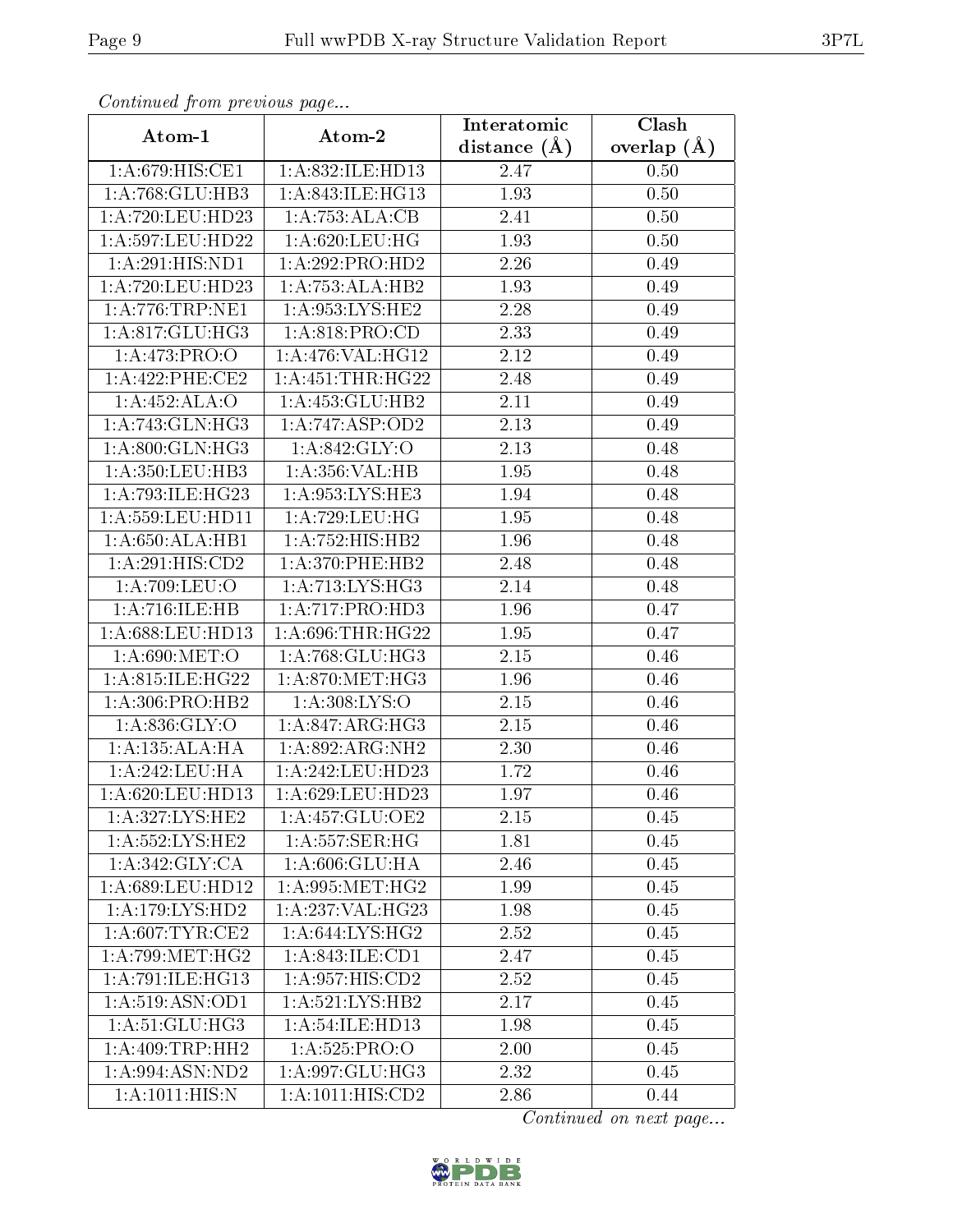| Continuea from previous page |                                         | Interatomic    | Clash         |
|------------------------------|-----------------------------------------|----------------|---------------|
| Atom-1                       | Atom-2                                  | distance $(A)$ | overlap $(A)$ |
| 1: A:208:THR:HG21            | 1:A:477:ARG:HH12                        | 1.81           | 0.44          |
| 1:A:374:ILE:HD12             | 1: A:374: ILE: O                        | 2.17           | 0.44          |
| 1:A:631:VAL:HG11             | 1: A:638: GLN: HG2                      | 1.99           | 0.44          |
| 1: A:685:TYR:O               | 1:A:689:LEU:HB2                         | 2.17           | 0.44          |
| 1: A:580: SER: HB2           | 1: A: 723: LEU: HD23                    | 1.99           | 0.44          |
| 1:A:709:LEU:N                | 1: A:710: PRO:CD                        | 2.80           | 0.44          |
| 1:A:208:THR:HG23             | 1: A:477:ARG:HH12                       | 1.83           | 0.44          |
| 1:A:541:GLU:OE2              | 1:A:734:THR:HB                          | 2.17           | 0.44          |
| 1:A:223:LYS:HE3              | 1:A:227:GLU:OE2                         | 2.16           | 0.44          |
| 1:A:436:LYS:HD2              | 3:A:1062:HOH:O                          | 2.17           | 0.44          |
| 1: A: 131: LEU: CD1          | 1: A: 138: SER: HB3                     | 2.47           | 0.44          |
| 1:A:417:LEU:HA               | 1:A:417:LEU:HD12                        | 1.75           | 0.44          |
| 1: A.995: MET:O              | 1: A:999: LYS: HG3                      | 2.17           | 0.44          |
| 1: A:324: GLN: HG2           | 3:A:1040:HOH:O                          | 2.16           | 0.44          |
| $1: A:686:$ LEU:HD21         | 1: A:794:TYR:HB2                        | $2.00\,$       | 0.44          |
| 1:A:139:ASN:HB3              | $1: A: 150: TYR: \overline{\text{CE1}}$ | 2.53           | 0.43          |
| 1:A:511:GLN:HA               | 1: A:514: GLN:OE1                       | 2.18           | 0.43          |
| 1:A:676:GLU:HG3              | 1:A:680:GLN:HB2                         | 2.01           | 0.43          |
| 1:A:489:THR:HB               | 1: A:500:TYR:C                          | 2.38           | 0.43          |
| 1: A:596: TYR:OH             | 1: A:649:MET:HB3                        | 2.18           | 0.43          |
| 1:A:342:GLY:HA3              | 1:A:606:GLU:HA                          | 2.00           | 0.43          |
| 1: A:76: LEU: HD23           | 1:A:437:ILE:HD13                        | 2.01           | 0.43          |
| 1:A:236:ASP:O                | 1:A:240:GLU:HG2                         | 2.19           | 0.43          |
| 1:A:187:ASP:O                | 1:A:191:GLU:HG2                         | 2.19           | 0.43          |
| 1: A:342: GLY:HA2            | 1: A:606: GLU:CG                        | 2.47           | 0.42          |
| 1: A:616:LEU:HD11            | 1:A:638:GLN:HG3                         | 1.99           | 0.42          |
| 1:A:205:GLU:O                | 1: A:208:THR:HG22                       | 2.20           | 0.42          |
| 1:A:550:LEU:HD13             | 1:A:560:TRP:CE2                         | $2.55\,$       | 0.42          |
| 1: A:644: LYS:O              | 1:A:648:LYS:HB2                         | 2.20           | 0.42          |
| 1:A:189:GLU:HB2              | 1: A:831: TYR: CD1                      | 2.54           | 0.42          |
| 1: A:948:ALA:HA              | 1: A:949: PRO:HD3                       | 1.94           | 0.42          |
| 1: A:268:THR:O               | 1: A:272: VAL:HG23                      | 2.20           | 0.42          |
| 1:A:229:ARG:N                | 1: A:230: PRO:CD                        | 2.83           | 0.42          |
| 1:A:778:VAL:HG23             | 1: A:989: PRO:HB3                       | 2.01           | 0.42          |
| 1: A:531: ILE: HA            | 1: A: 532: PRO: HD3                     | 1.77           | 0.42          |
| 1: A:676: GLU:OE2            | 1: A:680: GLN: HG3                      | 2.19           | 0.42          |
| 1: A:92: VAL:C               | 1: A:94: ILE:H                          | 2.23           | 0.42          |
| 1:A:1009:LYS:HA              | 1:A:1010:PRO:HD3                        | 1.86           | 0.42          |
| 1: A:291: HIS: CG            | 1:A:292:PRO:HD2                         | 2.55           | 0.42          |
| 1:A:817:GLU:N                | 1: A:818: PRO:CD                        | 2.83           | 0.42          |
| 1: A:358:THR:HB              | 3:A:1165:HOH:O                          | 2.20           | 0.41          |

Continued from previous page.

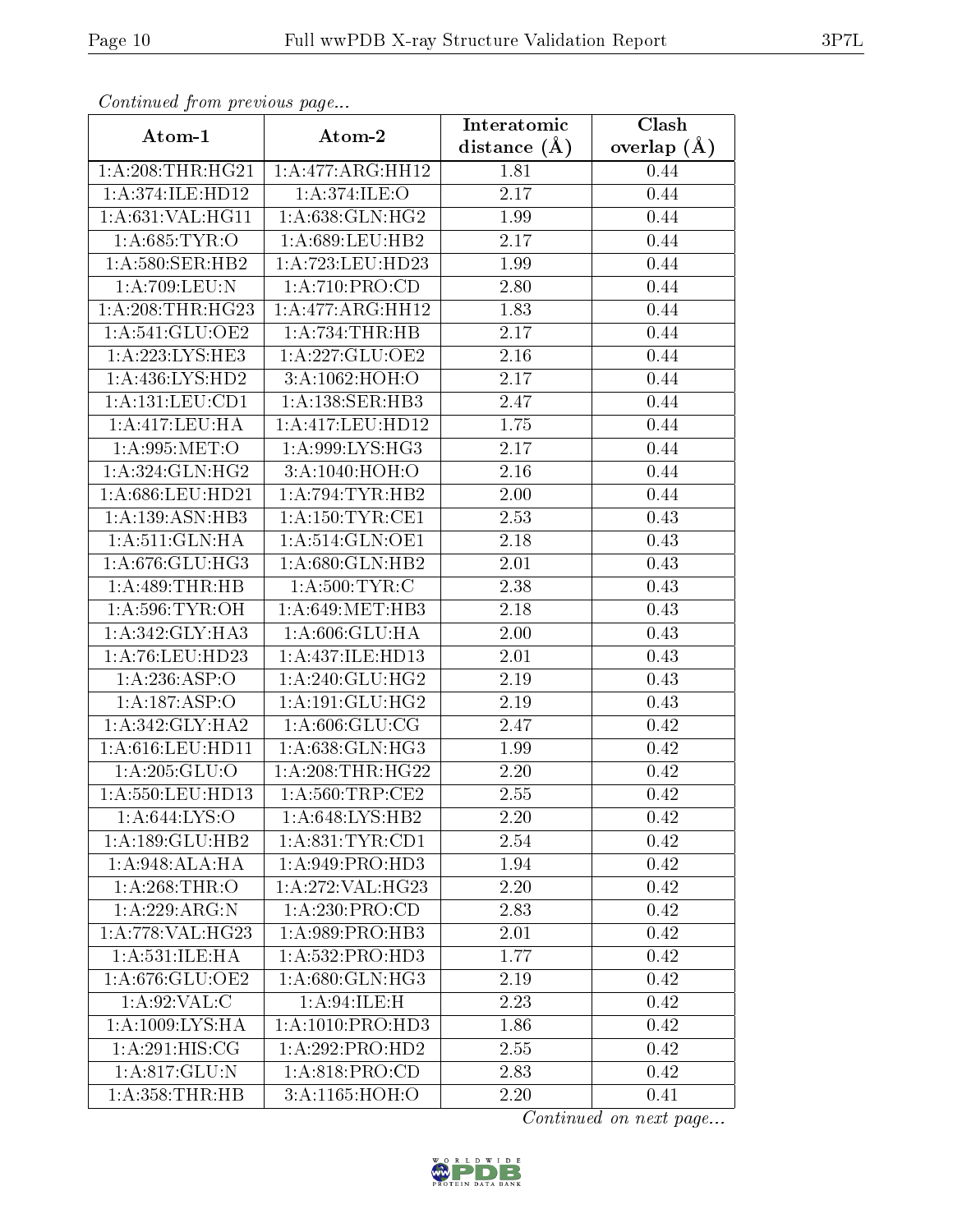| $\mathbf{r}$         | $\mathbf{r}$ $\mathbf{v}$ | Interatomic    | Clash           |
|----------------------|---------------------------|----------------|-----------------|
| Atom-1               | Atom-2                    | distance $(A)$ | overlap $(\AA)$ |
| $1: A:600:$ LEU:HD23 | 1:A:620:LEU:HD21          | 2.02           | 0.41            |
| 1: A:879: GLU:OE1    | 1: A:879: GLU: HA         | 2.20           | 0.41            |
| 1: A:172:PRO:HG2     | 1: A:174:PHE:HE2          | 1.85           | 0.41            |
| 1: A:400: LYS: HE2   | 1: A: 523: LYS: CA        | 2.39           | 0.41            |
| 1: A:815: ILE: CG2   | 1: A:870:MET:HG3          | 2.49           | 0.41            |
| 1:A:912:ILE:HA       | 1:A:912:ILE:HD13          | 1.68           | 0.41            |
| 1: A:878:THR:HB      | 1: A:880: GLU: H          | 1.86           | 0.41            |
| 1: A:96: SER: HB3    | 3: A:36: HOH:O            | 2.20           | 0.41            |
| $1:$ A:90:LEU:HD21   | 1: A: 254: MET:HG2        | 2.01           | 0.41            |
| 1: A:959: LEU: HA    | 1:A:959:LEU:HD23          | 1.89           | 0.41            |
| 1:A:658:ARG:HH21     | 1:A:661:ILE:HD13          | 1.85           | 0.41            |
| 1:A:175:ASP:OD2      | 1:A:177:SER:HB3           | 2.19           | 0.41            |
| 1:A:796:GLN:HB3      | 1:A:952:HIS:HB2           | 2.03           | 0.41            |
| 1:A:103:ILE:CD1      | 1:A:240:GLU:HG3           | 2.51           | 0.41            |
| 1:A:287:GLU:OE2      | 1:A:289:PRO:HG3           | 2.21           | 0.41            |
| 1: A:825:THR:O       | 1:A:828:GLN:NE2           | $2.54\,$       | 0.41            |
| 1: A:114:LEU:HD12    | 1:A:149:TYR:CZ            | $2.56\,$       | 0.41            |
| 1:A:938:LYS:NZ       | 1: A:938: LYS: HB3        | 2.36           | 0.41            |
| 1: A:864: GLU:HG3    | 1: A:986:LEU:HD11         | 2.04           | 0.40            |
| 1:A:597:LEU:HD23     | 1: A:597:LEU:HA           | 1.86           | 0.40            |
| 1:A:631:VAL:CG1      | 1:A:638:GLN:HG2           | 2.51           | 0.40            |
| 1: A:688:LEU:CD1     | 1:A:696:THR:HG22          | 2.51           | 0.40            |
| 1:A:227:GLU:O        | 1:A:230:PRO:HD2           | 2.20           | 0.40            |
| 1:A:279:GLU:OE2      | 1:A:281:LYS:HD3           | 2.21           | 0.40            |
| 1: A:308: LYS: HG2   | 1:A:675:ALA:HB3           | 2.03           | 0.40            |

Continued from previous page...

There are no symmetry-related clashes.

### 5.3 Torsion angles  $(i)$

#### 5.3.1 Protein backbone (i)

In the following table, the Percentiles column shows the percent Ramachandran outliers of the chain as a percentile score with respect to all X-ray entries followed by that with respect to entries of similar resolution.

The Analysed column shows the number of residues for which the backbone conformation was analysed, and the total number of residues.

| Mol   Chain |                                                                                 | $\parallel$ Analysed Favoured   Allowed   Outliers   Percentiles |  |  |
|-------------|---------------------------------------------------------------------------------|------------------------------------------------------------------|--|--|
|             | $\mid$ 950/978 (97%) $\mid$ 908 (96%) $\mid$ 39 (4%) $\mid$ 3 (0%) $\mid$ 41 39 |                                                                  |  |  |

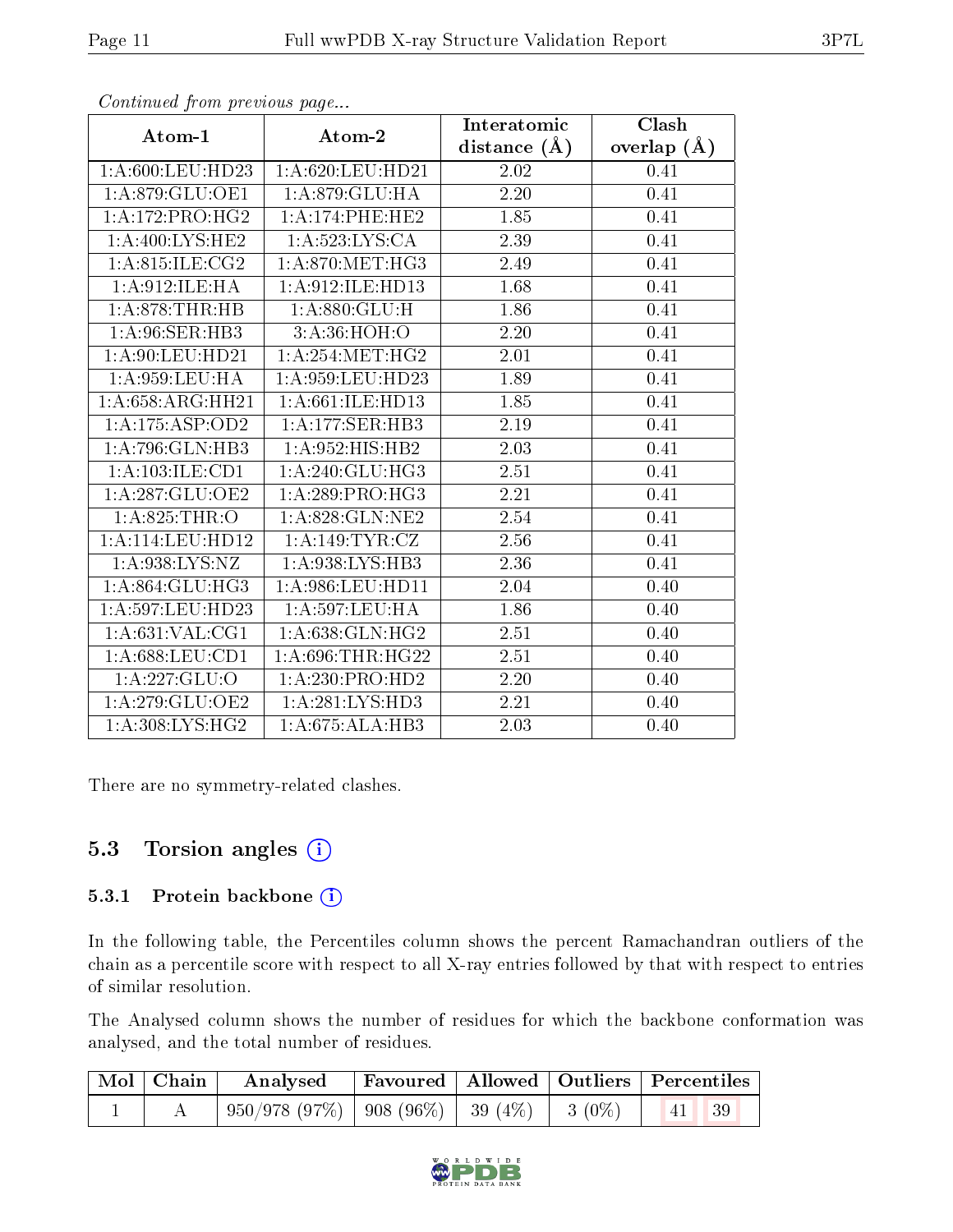All (3) Ramachandran outliers are listed below:

| Mol | Chain | Res             | Гуре |
|-----|-------|-----------------|------|
|     |       | 93              |      |
|     |       | 367             |      |
|     |       | 51 <sup>7</sup> |      |

#### 5.3.2 Protein sidechains (i)

In the following table, the Percentiles column shows the percent sidechain outliers of the chain as a percentile score with respect to all X-ray entries followed by that with respect to entries of similar resolution.

The Analysed column shows the number of residues for which the sidechain conformation was analysed, and the total number of residues.

| Mol Chain | Analysed   Rotameric   Outliers   Percentiles |  |  |                   |
|-----------|-----------------------------------------------|--|--|-------------------|
|           | $853/874(98\%)$   834 (98\%)   19 (2\%)       |  |  | $52 \mid 55 \mid$ |

All (19) residues with a non-rotameric sidechain are listed below:

| Mol            | Chain                          | $\operatorname{Res}% \left( \mathcal{N}\right) \equiv\operatorname{Res}(\mathcal{N}_{0})\left( \mathcal{N}_{0}\right) ^{2}$ | $_{\rm Type}$           |
|----------------|--------------------------------|-----------------------------------------------------------------------------------------------------------------------------|-------------------------|
| $\mathbf{1}$   | $\boldsymbol{A}$               | 93                                                                                                                          | <b>HIS</b>              |
| $\mathbf{1}$   | $\overline{A}$                 | 96                                                                                                                          | SER                     |
| $\mathbf{1}$   | $\overline{\rm A}$             | 283                                                                                                                         | <b>VAL</b>              |
| $\overline{1}$ | $\overline{\rm A}$             | 399                                                                                                                         | $\overline{\text{GLN}}$ |
| $\mathbf{1}$   | $\overline{\rm A}$             | 417                                                                                                                         | LEU                     |
| $\mathbf{1}$   | $\overline{\rm A}$             | 508                                                                                                                         | <b>ASP</b>              |
| $\mathbf{1}$   | $\overline{A}$                 | 518                                                                                                                         | LEU                     |
| $\mathbf{1}$   | $\overline{\rm A}$             | 543                                                                                                                         | <b>ASP</b>              |
| $\mathbf{1}$   | $\overline{A}$                 | 603                                                                                                                         | ${\rm SER}$             |
| $\mathbf{1}$   | $\overline{A}$                 | 711                                                                                                                         | $\rm{ARG}$              |
| $\overline{1}$ | $\overline{A}$                 | 733                                                                                                                         | ILE                     |
| $\mathbf{1}$   | $\overline{\rm A}$             | 847                                                                                                                         | $\rm{ARG}$              |
| $\mathbf{1}$   | $\overline{\rm A}$             | 878                                                                                                                         | THR                     |
| $\overline{1}$ | $\overline{\rm A}$             | 880                                                                                                                         | GLU                     |
| $\overline{1}$ | $\overline{\overline{\rm{A}}}$ | 912                                                                                                                         | <b>ILE</b>              |
| $\mathbf{1}$   | $\overline{A}$                 | 933                                                                                                                         | <b>LYS</b>              |
| $\mathbf{1}$   | $\overline{\rm A}$             | 946                                                                                                                         | <b>VAL</b>              |
| $\mathbf{1}$   | $\overline{\rm A}$             | 947                                                                                                                         | ASP                     |
| $\overline{1}$ | $\overline{\rm A}$             | 961                                                                                                                         | ${\rm ARG}$             |

Some sidechains can be flipped to improve hydrogen bonding and reduce clashes. There are no such sidechains identified.

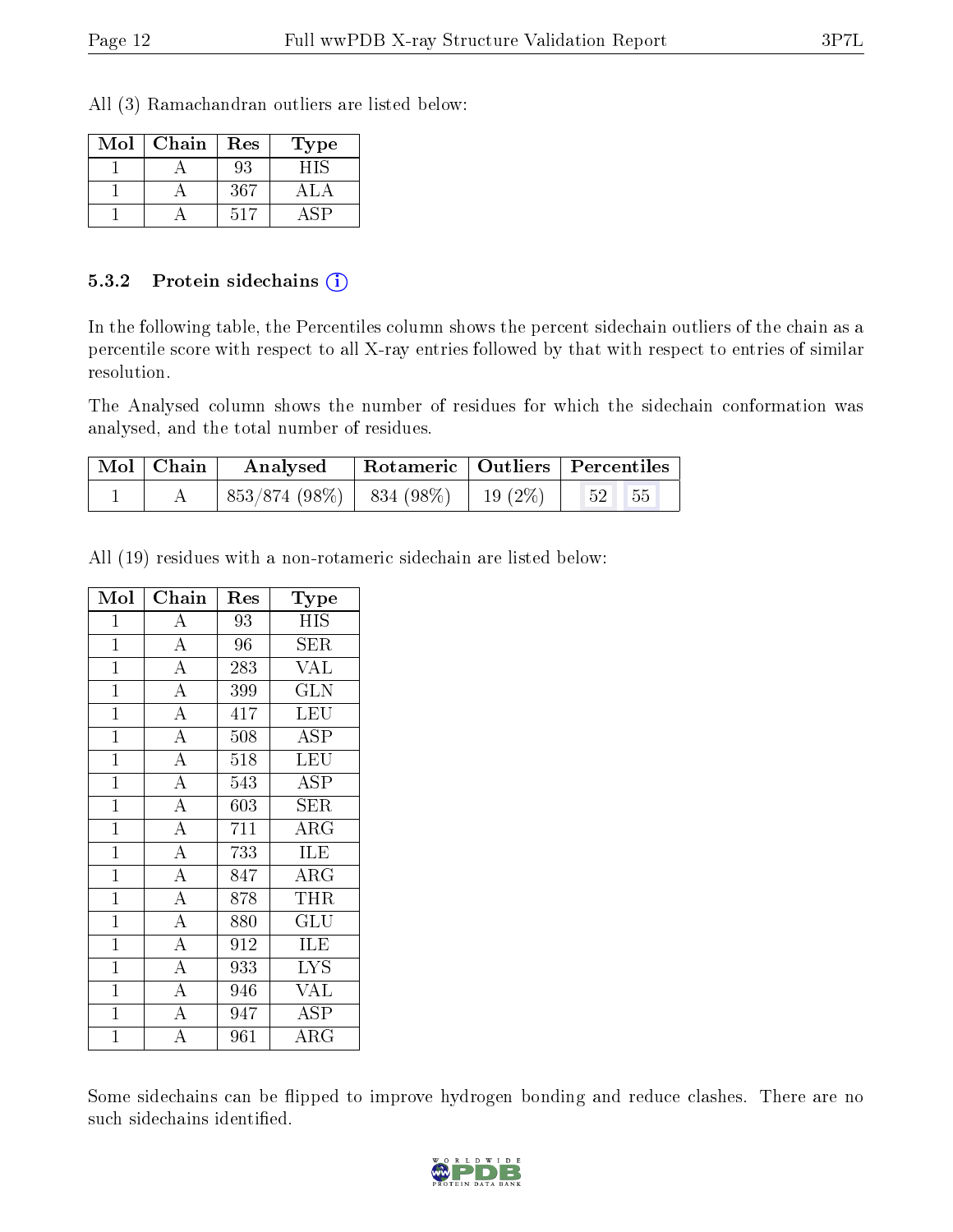#### 5.3.3 RNA (i)

There are no RNA molecules in this entry.

#### 5.4 Non-standard residues in protein, DNA, RNA chains  $(i)$

There are no non-standard protein/DNA/RNA residues in this entry.

#### 5.5 Carbohydrates  $(i)$

There are no carbohydrates in this entry.

#### 5.6 Ligand geometry (i)

Of 1 ligands modelled in this entry, 1 is monoatomic - leaving 0 for Mogul analysis.

There are no bond length outliers.

There are no bond angle outliers.

There are no chirality outliers.

There are no torsion outliers.

There are no ring outliers.

No monomer is involved in short contacts.

#### 5.7 [O](https://www.wwpdb.org/validation/2017/XrayValidationReportHelp#nonstandard_residues_and_ligands)ther polymers  $(i)$

There are no such residues in this entry.

#### 5.8 Polymer linkage issues  $(i)$

There are no chain breaks in this entry.

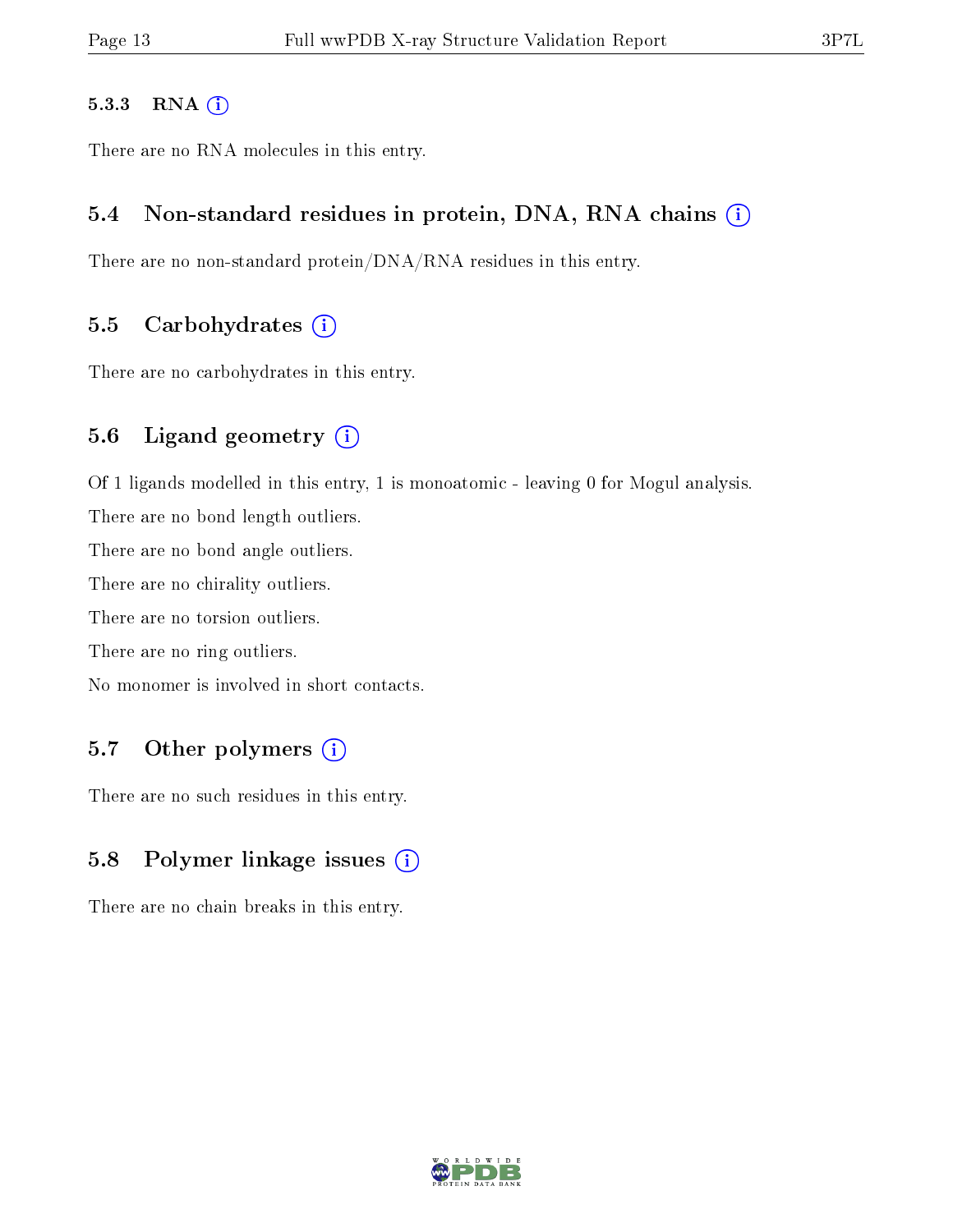## 6 Fit of model and data  $\left( \cdot \right)$

## 6.1 Protein, DNA and RNA chains (i)

In the following table, the column labelled  $#RSRZ>2'$  contains the number (and percentage) of RSRZ outliers, followed by percent RSRZ outliers for the chain as percentile scores relative to all X-ray entries and entries of similar resolution. The OWAB column contains the minimum, median,  $95<sup>th</sup>$  percentile and maximum values of the occupancy-weighted average B-factor per residue. The column labelled  $Q < 0.9$  lists the number of (and percentage) of residues with an average occupancy less than 0.9.

| $\mid$ Mol $\mid$ Chain $\mid$ | $\mid$ Analysed $\mid$ <rsrz> <math>\mid</math></rsrz> |         | $\rm \#RSRZ{>}2$ | $\vert$ OWAB(Å <sup>2</sup> ) $\vert$ Q<0.9                                                           |  |
|--------------------------------|--------------------------------------------------------|---------|------------------|-------------------------------------------------------------------------------------------------------|--|
|                                | $\mid$ 954/978 (97%) $\mid$                            | $-0.12$ |                  | $\begin{array}{ c c c c c c c c c } \hline 6 & 0\% \\ \hline \end{array}$ 89 91 16, 33, 50, 64 7 (0%) |  |

All (6) RSRZ outliers are listed below:

| Mol | Chain | Res  | <b>Type</b> | <b>RSRZ</b> |
|-----|-------|------|-------------|-------------|
|     |       | 1011 | <b>HIS</b>  | 3.8         |
|     |       | 235  | ILE         | 3.7         |
|     |       | 224  | TYR.        | 2.8         |
|     |       | 962  | <b>GLU</b>  | 2.7         |
|     |       | 234  | <b>GLY</b>  | 2.1         |
|     |       | 212  | <b>LYS</b>  | 21          |

### 6.2 Non-standard residues in protein, DNA, RNA chains (i)

There are no non-standard protein/DNA/RNA residues in this entry.

#### 6.3 Carbohydrates (i)

There are no carbohydrates in this entry.

### 6.4 Ligands  $(i)$

In the following table, the Atoms column lists the number of modelled atoms in the group and the number defined in the chemical component dictionary. The B-factors column lists the minimum, median,  $95<sup>th</sup>$  percentile and maximum values of B factors of atoms in the group. The column labelled  $Q< 0.9$  lists the number of atoms with occupancy less than 0.9.

|  |      |      | $\mid$ Mol $\mid$ Type $\mid$ Chain $\mid$ Res $\mid$ Atoms $\mid$ RSCC $\mid$ RSR $\mid$ B-factors(A <sup>2</sup> ) $\mid$ Q<0.9 |  |
|--|------|------|-----------------------------------------------------------------------------------------------------------------------------------|--|
|  | 1100 | 0.93 | $\begin{array}{ c c c c c } \hline 0.05 & 61.61.61.61 \hline \end{array}$                                                         |  |